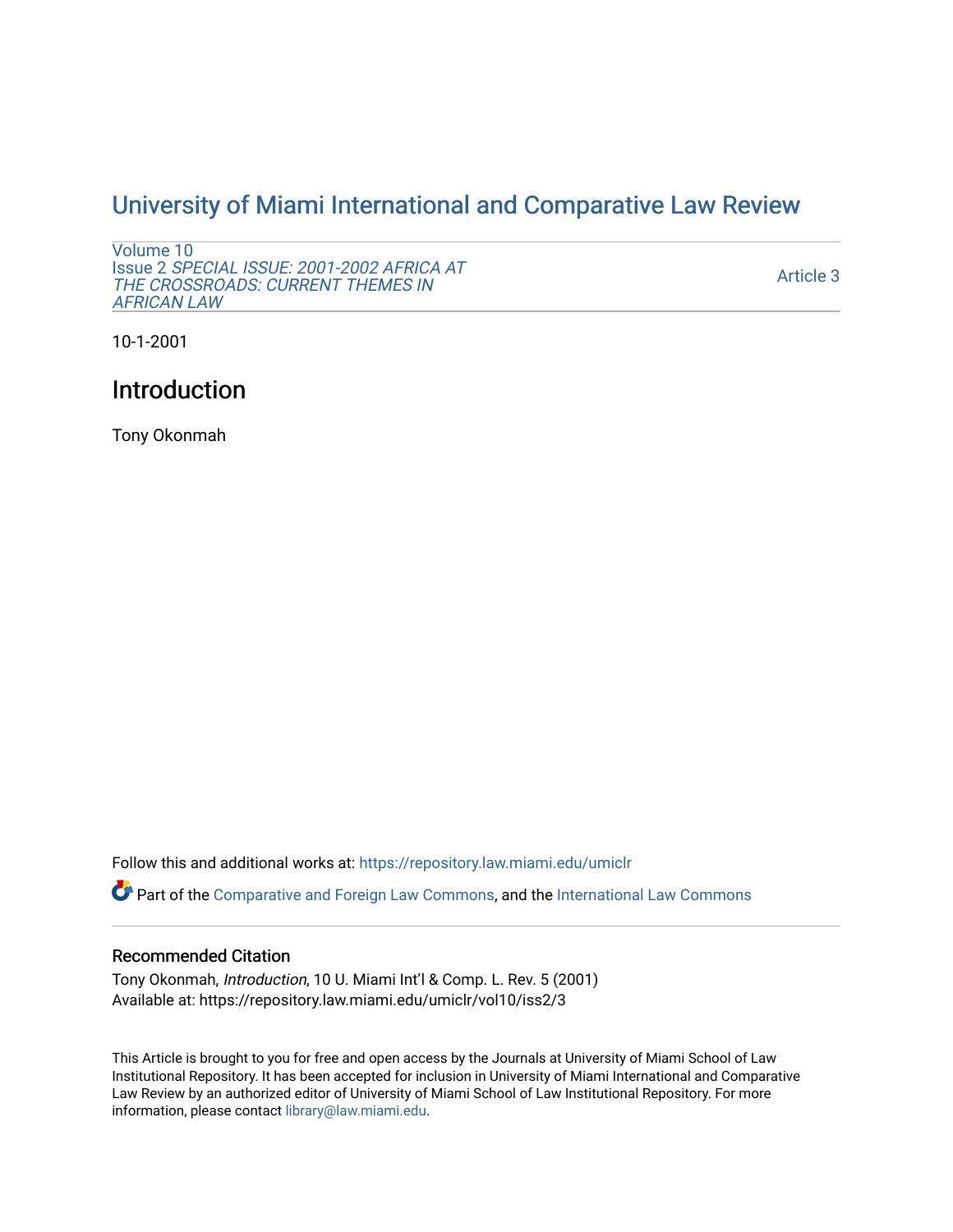## **II. Business in Africa Introduction Tony Onkomah\***

**I** consider this an opportunity and also a privilege to have submitted this introduction. There are two very important challenges to Africa's development-i.e., Trade and HIV-AIDS. The trade act of 2000 is the trade engine that will be needed to drive the economic development in Africa. Yes, this remains a very strong formula. However, if we fail to consider a Healthy Human Capital as a very important factor in the trade equation—i.e., without addressing the HIV-AIDS pandemic in Africa, then we have a very weak formula. The ultimate formula for cultivating and for nurturing a Sustainable Economic Development program for Africa must include a Free Market Economic Environment and the collateral Democratic infrastructure necessary to provide the fertile ground in-order to germinate a healthy economy for Africa.

It is hard to overestimate the magnitude of the changes rippling through the global economy and the implication of these changes for the economy of Africa. The intensification of global competition and high speed communications are rapidly accelerating the productive capacity of many nations in the global marketplace. To succeed in the global economy, Africa must replace the old notion of business development as a "buffalo hunt" with a new vision focused around the twin notions of "trade" and "value-added."

Trade is the engine that creates wealth and jobs, the fuel of economic development. Economies generate wealth and create jobs when they gather materials, process them and sell them elsewhere at a higher price. In short, when they add value to things. The more sophisticated and specialized the goods and services an economy produces and trades, the more value it adds, the higher the quality of its jobs and the greater the wealth it generates. For Africa, the need for a strong traded sector of high value-added goods and services present a special challenge. Historically, trade in Africa has been concentrated not on high but on low value-added products-i.e. raw materials rather than finished products. For example, much of the money generated from oil and a few minerals come not from oil and mineral production concentrated in the villages but from marketing and distribution that is concentrated in cities.

The economic challenge for Africa is also challenged by a lack of industrial diversity. The African economy depend heavily on a single industry, be it oil, mining or textiles. The more a country depends on a single industry, the less economic insurance it holds should that industry decline or new competition emerge. The big question is—How can

<sup>\*</sup> Director for the Institute for Democracy in Africa, Co-Chair, Mayor's African Trade Task Force.